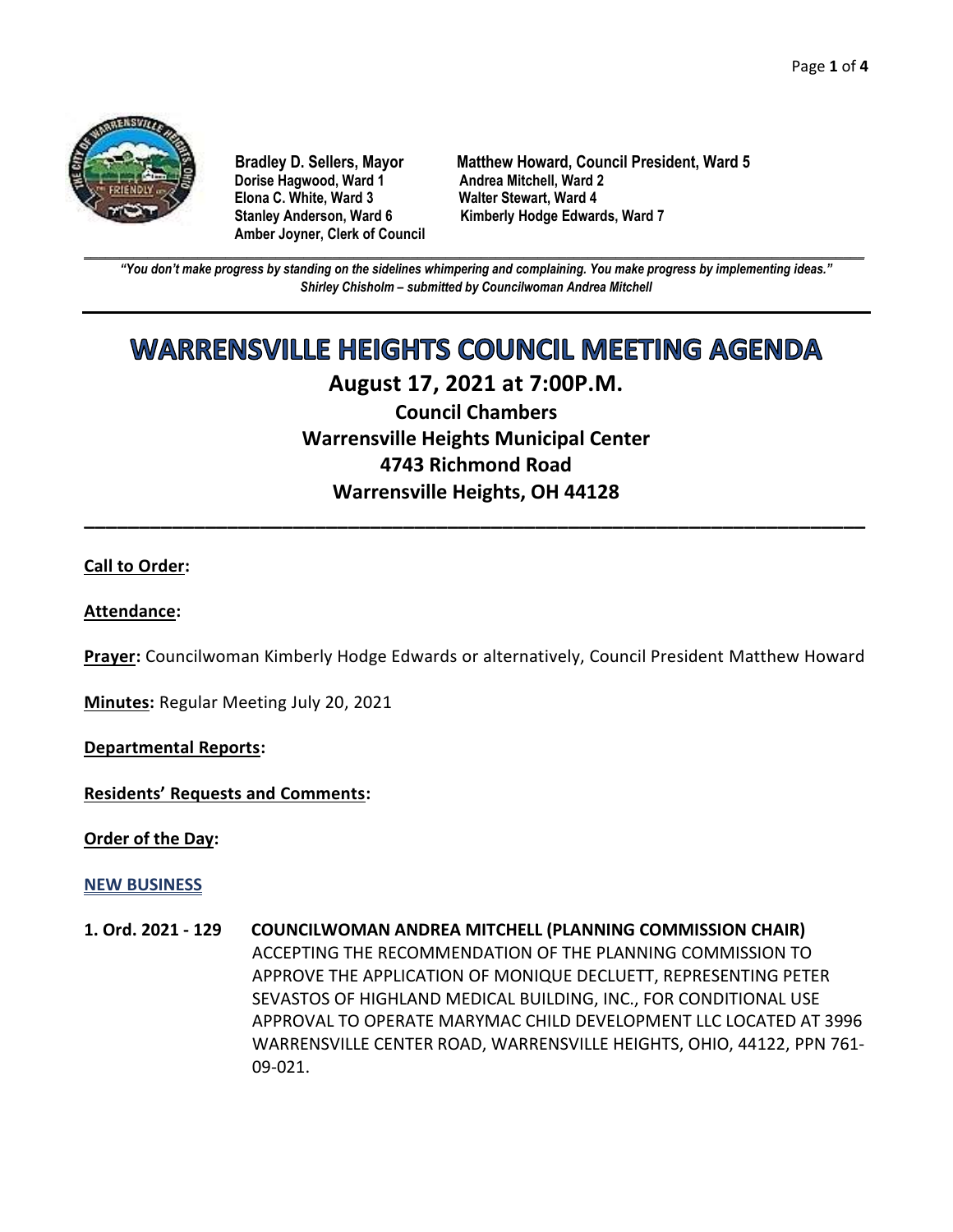**2. Ord. 2021 - 130 COUNCILWOMAN ANDREA MITCHELL (PLANNING COMMISSION CHAIR)** ACCEPTING THE RECOMMENDATION OF THE PLANNING COMMISSION TO APPROVE THE APPLICATION OF JAMES C. YARMUS OF YARDMAN'S HOME SERVICES, INC., REPRESENTING ELDO HILL AND LYNDA DOUGLAS-HILL, FOR THE INSTALLATION OF A DECK LOCATED AT 15114 RUBY LANE, WARRENSVILLE HEIGHTS, OHIO, 44128, PPN 762-08-044.

**3. Ord. 2021 - 131 COUNCILWOMAN ANDREA MITCHELL (PLANNING COMMISSION CHAIR)** ACCEPTING THE RECOMMENDATION OF THE PLANNING COMMISSION TO APPROVE THE APPLICATION OF RYAN SLATTERY OF HUTTON ST 17, LLC, REPRESENTING BRAD KOWIT OF KPL INVESTMENTS, LLC, FOR AN APPLICATION TO REZONE THE PROPERTY LOCATED AT 4940, 4950 AND 4960 RICHMOND ROAD, WARRENSVILLE HEIGHTS, OHIO, 44128, PPNS 763-28-021, 763-28-022 AND 763-28-023 FROM U-7A PLANNED MIXED-USE DEVELOPMENT DISTRICT TO U-4 RETAIL BUSINESS DISTRICT.

**4. Ord. 2021 - 132 COUNCILWOMAN ANDREA MITCHELL (PLANNING COMMISSION CHAIR)** ACCEPTING THE RECOMMENDATION OF THE PLANNING COMMISSION TO APPROVE THE APPLICATION OF RYAN SLATTERY OF HUTTON ST 17, LLC, REPRESENTING BRAD KOWIT OF KPL INVESTMENTS, LLC, FOR A LOT CONSOLIDATION OF THE PROPERTY LOCATED AT 4940, 4950 AND 4960 RICHMOND ROAD, WARRENSVILLE HEIGHTS, OHIO, 44128, PPNS 763-28-021, 763-28-022 AND 763-28-023.

**5. Ord. 2021 - 133 COUNCILWOMAN ANDREA MITCHELL (PLANNING COMMISSION CHAIR)** ACCEPTING THE RECOMMENDATION OF THE PLANNING COMMISSION TO APPROVE THE APPLICATION OF RYAN SLATTERY OF HUTTON ST 17, LLC, REPRESENTING BRAD KOWIT OF KPL INVESTMENTS, LLC, FOR A CONDITIONAL USE APPROVAL, PRELIMINARY SITE PLAN AND ARCHITECTURAL PLAN TO CONSTRUCT AND OPERATE MODWASH LOCATED AT 4940, 4950 AND 4960 RICHMOND ROAD, WARRENSVILLE HEIGHTS, OHIO, 44128, PPNS 763-28-021, 763-28-022 AND 763-28-023.

# **6. Ord. 2021 - 134 MAYOR BRADLEY D. SELLERS** AUTHORIZING THE MAYOR TO PURCHASE FURNITURE FOR THE CIVIC AND SENIOR CENTER OF THE CITY OF WARRENSVILLE HEIGHTS FROM OHIO DESK PURSUANT TO THE PRICING OF STATE TERM CONTRACTS NOT TO EXCEED \$155,000.00, AND DECLARING AN EMERGENCY.

# **7. Ord. 2021 - 135 COUNCIL COMMITTEE OF THE WHOLE** TO APPROVE CURRENT REPLACEMENT PAGES TO THE CODIFIED ORDINANCES OF THE CITY OF WARRENSVILLE HEIGHTS, AND DECLARING AN EMERGENCY.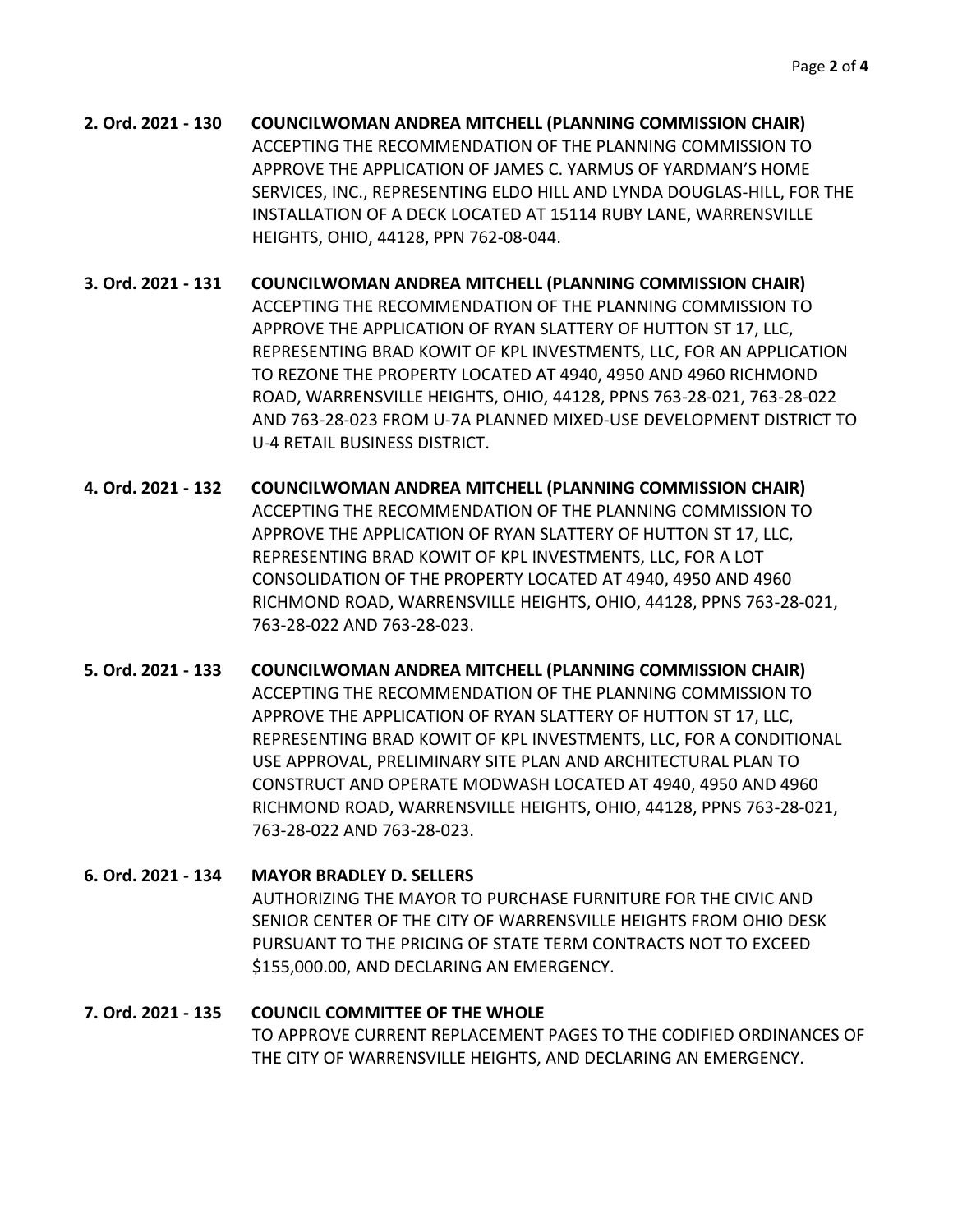#### **8. Res. 2021 - 029 MAYOR BRADLEY D. SELLERS**

AUTHORIZING THE MAYOR TO TAKE ALL STEPS NECESSARY TO HAVE CERTAIN PROPERTY LOCATED ON EMERY ROAD IN THE CITY OF WARRENSVILLE HEIGHTS, OHIO WITH PPNS 761-21-002, 761-21-001, 761-22-001, 761-22-002, 761-22-004 AND 761-22-005 AND OWNED BY MARCUS GRANBY, LTD. APPRAISED FOR VALUATION FOR MUNICIPAL, CIVIC AND ECONOMIC DEVELOPMENT PURPOSES, AND DECLARING AN EMERGENCY.

#### **ADD-ONS**

- **9. Res. 2021 - 030 COUNCIL COMMITTEE OF THE WHOLE** IN SUPPORT OF THE HISTORIC PRESERVATION OF THE CITY OF WARRENSVILLE HEIGHTS THROUGH THE HISTORIC ORIENTED MUNICIPAL EDUCATION (H.O.M.E.) BASE PROGRAM.
- **10. Res. 2021 - 031 MAYOR BRADLEY D. SELLERS** TO ACCEPT THE MATERIAL TERMS OF THE ONE OHIO SUBDIVISION SETTLEMENT PURSUANT TO THE ONE OHIO MEMORANDUM OF UNDERSTANDING AND CONSISTENT WITH THE TERMS OF THE JULY 21, 2021 NATIONAL OPIOID SETTLEMENT AGREEMENT, AND DECLARING AN EMERGENCY.

#### **11. Ord. 2021 - 136 MAYOR BRADLEY D. SELLERS**

APPOINTING KELLI WILSON AS INTERIM HUMAN RESOURCES DIRECTOR FOR THE CITY OF WARRENSVILLE HEIGHTS, AND DECLARING AN EMERGENCY.

#### **OLD BUSINESS**

- **12. Ord. 2021 - 114 COUNCILWOMAN ANDREA MITCHELL (PLANNING COMMISSION CHAIR)** ACCEPTING THE RECOMMENDATION OF THE PLANNING COMMISSION TO APPROVE THE APPLICATION OF CHARLES STEWART OF GIANT EAGLE INC., REPRESENTING AGREE WARRENSVILLE HEIGHTS OH LLC, TO MAKE IMPROVEMENTS TO A CAR WASH SITE LOCATED AT 25500 MILES ROAD, WARRENSVILLE HEIGHTS, OHIO, 44128, PPN 763-28-024. **07/20/2021: 1st READ 08/17/2021: 2ND READ**
- **13. Ord. 2021 - 115 COUNCILWOMAN ANDREA MITCHELL (PLANNING COMMISSION CHAIR)** ACCEPTING THE RECOMMENDATION OF THE PLANNING COMMISSION TO APPROVE THE APPLICATION OF JOHN RICHARDS OF SAIFMAN, RICHARDS & ASSOCIATES INC., REPRESENTING WARRENSVILLE INVESTORS LLC, FOR THE INSTALLATION OF A MONUMENT SIGN FOR JUICY SEAFOOD LOCATED AT 26100 HARVARD ROAD, WARRENSVILLE HEIGHTS, OHIO, 44122, PPN 763-34-003. **07/20/2021: 1st READ 08/17/2021: 2ND READ**